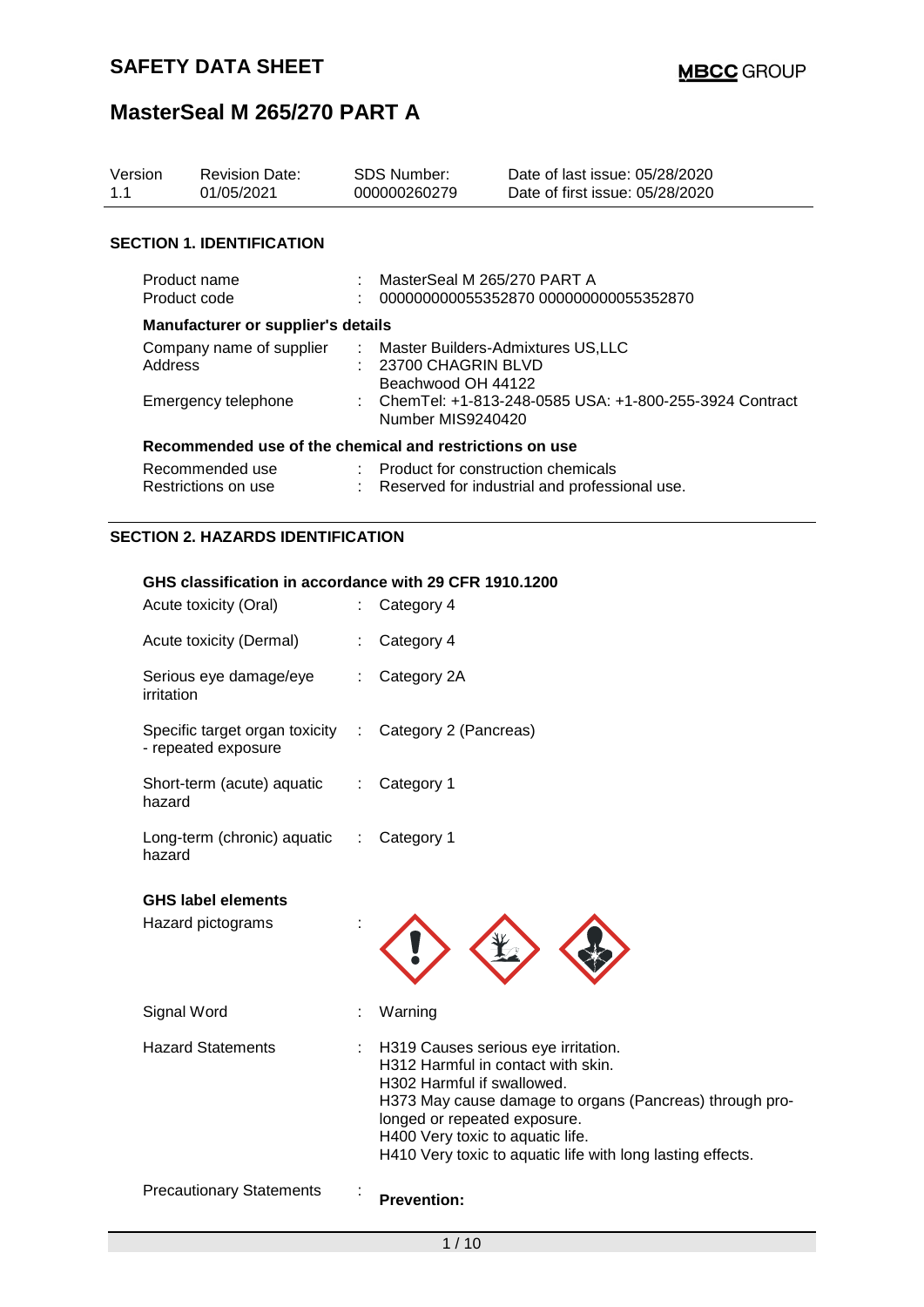| Version<br>1.1 | <b>Revision Date:</b><br>01/05/2021 | <b>SDS Number:</b><br>000000260279                                                                                           | Date of last issue: 05/28/2020<br>Date of first issue: 05/28/2020                                                                                                                                                                                                                                                                                                                                                                                   |  |
|----------------|-------------------------------------|------------------------------------------------------------------------------------------------------------------------------|-----------------------------------------------------------------------------------------------------------------------------------------------------------------------------------------------------------------------------------------------------------------------------------------------------------------------------------------------------------------------------------------------------------------------------------------------------|--|
|                |                                     | face protection.<br>P260 Do not breathe dust or mist.<br>handling.                                                           | P280 Wear protective gloves/ protective clothing/ eye protection/<br>P273 Avoid release to the environment.<br>P270 Do not eat, drink or smoke when using this product.<br>P264 Wash face, hands and any exposed skin thoroughly after                                                                                                                                                                                                              |  |
|                |                                     | Response:<br>to do. Continue rinsing.<br>wash it before reuse.<br>Rinse mouth.<br>P391 Collect spillage.<br>tion.<br>unwell. | P305 + P351 + P338 IF IN EYES: Rinse cautiously with water<br>for several minutes. Remove contact lenses, if present and easy<br>P314 Get medical advice/ attention if you feel unwell.<br>P302 + P352 IF ON SKIN: Wash with plenty of water.<br>P361 + P364 Take off immediately all contaminated clothing and<br>P337 + P313 If eye irritation persists: Get medical advice/ atten-<br>P312 Call a POISON CENTER or doctor/ physician if you feel |  |
|                |                                     | Disposal:<br>P501 Dispose of contents/container to appropriate hazardous<br>waste collection point.                          |                                                                                                                                                                                                                                                                                                                                                                                                                                                     |  |
| None known.    | <b>Other hazards</b>                |                                                                                                                              |                                                                                                                                                                                                                                                                                                                                                                                                                                                     |  |

## **SECTION 3. COMPOSITION/INFORMATION ON INGREDIENTS**

Chemical nature : Amines

| <b>Components</b>            |            |                       |
|------------------------------|------------|-----------------------|
| Chemical name                | ICAS-No.   | Concentration (% w/w) |
| ldiethylmethylbenzenediamine | 68479-98-1 | $>= 25 - 50$          |

## **SECTION 4. FIRST AID MEASURES**

| General advice          | : Move out of dangerous area.<br>Show this material safety data sheet to the doctor in attend-<br>ance.<br>Do not leave the victim unattended. |
|-------------------------|------------------------------------------------------------------------------------------------------------------------------------------------|
| If inhaled              | : If difficulties occur after vapour/aerosol has been inhaled,<br>remove to fresh air and seek medical attention.                              |
| In case of skin contact | : Take victim immediately to hospital.<br>If on skin, rinse well with water.<br>If on clothes, remove clothes.                                 |
| In case of eye contact  | : Immediately flush eye(s) with plenty of water.<br>Remove contact lenses.<br>Protect unharmed eye.<br>Keep eye wide open while rinsing.       |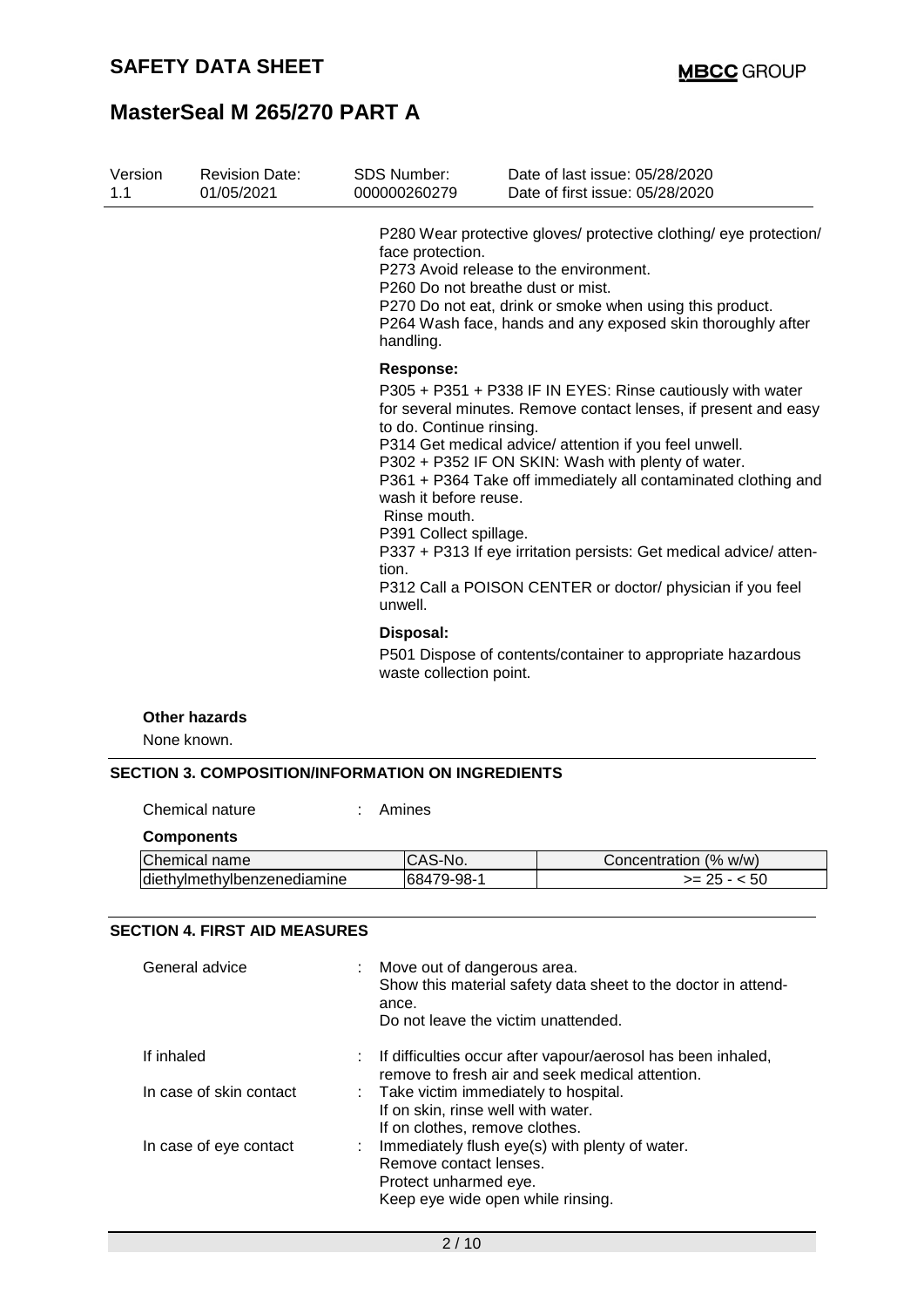| Version<br>1.1 |          | <b>Revision Date:</b><br>01/05/2021                         |                                                                                                                                                                        | <b>SDS Number:</b><br>000000260279                                              | Date of last issue: 05/28/2020<br>Date of first issue: 05/28/2020                                                                                                                      |  |
|----------------|----------|-------------------------------------------------------------|------------------------------------------------------------------------------------------------------------------------------------------------------------------------|---------------------------------------------------------------------------------|----------------------------------------------------------------------------------------------------------------------------------------------------------------------------------------|--|
| If swallowed   |          |                                                             | If eye irritation persists, consult a specialist.<br>Immediately rinse mouth and then drink 200-300 ml of water,<br>seek medical attention.<br>Do NOT induce vomiting. |                                                                                 |                                                                                                                                                                                        |  |
|                | delayed  | Most important symptoms<br>and effects, both acute and      | ÷.                                                                                                                                                                     | Harmful if swallowed or in contact with skin.<br>Causes serious eye irritation. |                                                                                                                                                                                        |  |
|                |          | Notes to physician                                          |                                                                                                                                                                        | Treat symptomatically.                                                          |                                                                                                                                                                                        |  |
|                |          | <b>SECTION 5. FIRE-FIGHTING MEASURES</b>                    |                                                                                                                                                                        |                                                                                 |                                                                                                                                                                                        |  |
|                |          | Suitable extinguishing media                                |                                                                                                                                                                        | Foam<br>Water spray<br>Dry powder<br>Carbon dioxide (CO2)                       |                                                                                                                                                                                        |  |
|                | media    | Unsuitable extinguishing                                    |                                                                                                                                                                        | water jet                                                                       |                                                                                                                                                                                        |  |
|                | fighting | Specific hazards during fire                                | Do not allow run-off from fire fighting to enter drains or water<br>÷<br>courses.                                                                                      |                                                                                 |                                                                                                                                                                                        |  |
|                |          | Further information                                         |                                                                                                                                                                        | must not be discharged into drains.                                             | Collect contaminated fire extinguishing water separately. This<br>Fire residues and contaminated fire extinguishing water must<br>be disposed of in accordance with local regulations. |  |
|                |          | Special protective equipment :<br>for fire-fighters         |                                                                                                                                                                        |                                                                                 | In the event of fire, wear self-contained breathing apparatus.                                                                                                                         |  |
|                |          | <b>SECTION 6. ACCIDENTAL RELEASE MEASURES</b>               |                                                                                                                                                                        |                                                                                 |                                                                                                                                                                                        |  |
|                |          | Personal precautions, protec- :<br>tive equipment and emer- |                                                                                                                                                                        |                                                                                 | Use personal protective equipment.                                                                                                                                                     |  |

| Environmental precautions                                | : Prevent product from entering drains.<br>Prevent further leakage or spillage if safe to do so.<br>If the product contaminates rivers and lakes or drains inform<br>respective authorities. |
|----------------------------------------------------------|----------------------------------------------------------------------------------------------------------------------------------------------------------------------------------------------|
| Methods and materials for<br>containment and cleaning up | Soak up with inert absorbent material (e.g. sand, silica gel,<br>acid binder, universal binder, sawdust).<br>Keep in suitable, closed containers for disposal.                               |

## **SECTION 7. HANDLING AND STORAGE**

gency procedures

| Advice on protection against : Product is not explosive.<br>fire and explosion |                                                                                                                                                                                                                                                               |
|--------------------------------------------------------------------------------|---------------------------------------------------------------------------------------------------------------------------------------------------------------------------------------------------------------------------------------------------------------|
|                                                                                | Normal measures for preventive fire protection.                                                                                                                                                                                                               |
| Advice on safe handling                                                        | Do not breathe vapors/dust.<br>Avoid contact with skin and eyes.<br>For personal protection see section 8.<br>Smoking, eating and drinking should be prohibited in the ap-<br>plication area.<br>Dispose of rinse water in accordance with local and national |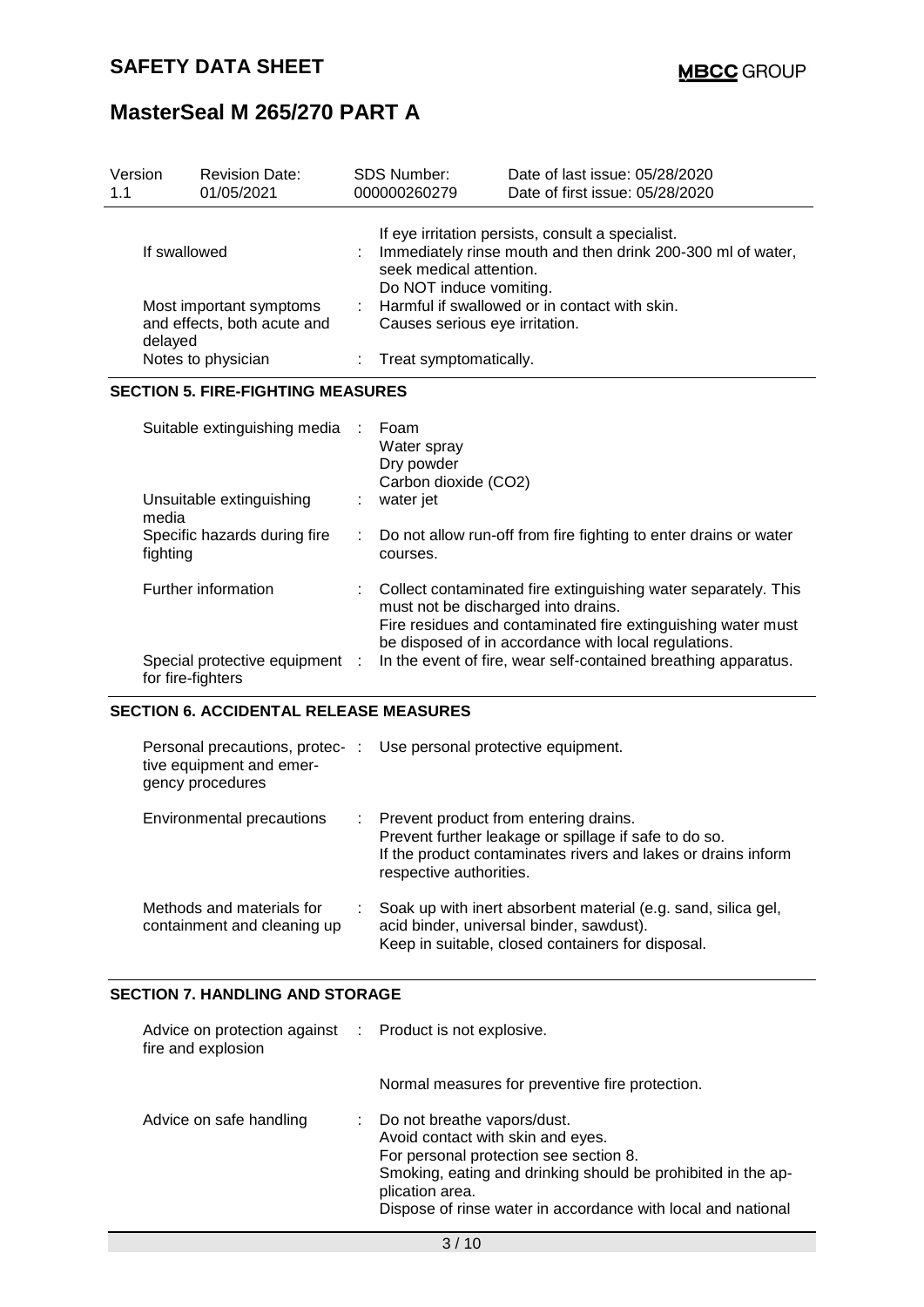| Version<br>1.1                                 | <b>Revision Date:</b><br>01/05/2021           | <b>SDS Number:</b><br>000000260279                                                                                                                 | Date of last issue: 05/28/2020<br>Date of first issue: 05/28/2020                                                                                                                                                                                                                                     |  |  |  |
|------------------------------------------------|-----------------------------------------------|----------------------------------------------------------------------------------------------------------------------------------------------------|-------------------------------------------------------------------------------------------------------------------------------------------------------------------------------------------------------------------------------------------------------------------------------------------------------|--|--|--|
| Conditions for safe storage                    |                                               | regulations.<br>Keep container tightly closed in a dry and well-ventilated<br>place.<br>Containers which are opened must be carefully resealed and |                                                                                                                                                                                                                                                                                                       |  |  |  |
| Further information on stor-<br>age conditions |                                               |                                                                                                                                                    | kept upright to prevent leakage.<br>Electrical installations / working materials must comply with<br>the technological safety standards.<br>Keep only in the original container in a cool, dry, well-<br>ventilated place away from ignition sources, heat or flame.<br>Protect from direct sunlight. |  |  |  |
|                                                | Further information on stor-<br>age stability |                                                                                                                                                    | No decomposition if stored and applied as directed.                                                                                                                                                                                                                                                   |  |  |  |

### **SECTION 8. EXPOSURE CONTROLS/PERSONAL PROTECTION**

#### **Ingredients with workplace control parameters**

Contains no substances with occupational exposure limit values.

| <b>Engineering measures</b>                                                | : Ensure adequate ventilation.                                                                                                                                                                                                                                                                 |  |  |
|----------------------------------------------------------------------------|------------------------------------------------------------------------------------------------------------------------------------------------------------------------------------------------------------------------------------------------------------------------------------------------|--|--|
| Personal protective equipment<br>Respiratory protection<br>Hand protection | : Wear respiratory protection if ventilation is inadequate.                                                                                                                                                                                                                                    |  |  |
| Remarks                                                                    | : Wear chemical resistant protective gloves. Manufacturer's<br>directions for use should be observed because of great di-<br>versity of types.                                                                                                                                                 |  |  |
| Eye protection                                                             | : Eye wash bottle with pure water<br>Tightly fitting safety goggles<br>Wear face-shield and protective suit for abnormal processing<br>problems.                                                                                                                                               |  |  |
| Skin and body protection                                                   | Impervious clothing<br>Choose body protection according to the amount and con-<br>centration of the dangerous substance at the work place.                                                                                                                                                     |  |  |
| Protective measures                                                        | : Do not inhale gases/vapours/aerosols.<br>Avoid contact with the skin, eyes and clothing.<br>Avoid exposure - obtain special instructions before use.<br>Handle in accordance with good building materials hygiene<br>and safety practice.<br>Wearing of closed work clothing is recommended. |  |  |
| Hygiene measures                                                           | : When using do not eat or drink.<br>When using do not smoke.<br>Wash hands before breaks and at the end of workday.                                                                                                                                                                           |  |  |

## **SECTION 9. PHYSICAL AND CHEMICAL PROPERTIES**

| Appearance | $:$ liquid                   |
|------------|------------------------------|
| Color      | $:$ yellow to red to brown   |
| Odor       | $:$ slight odour             |
| рH         | neutral to slightly alkaline |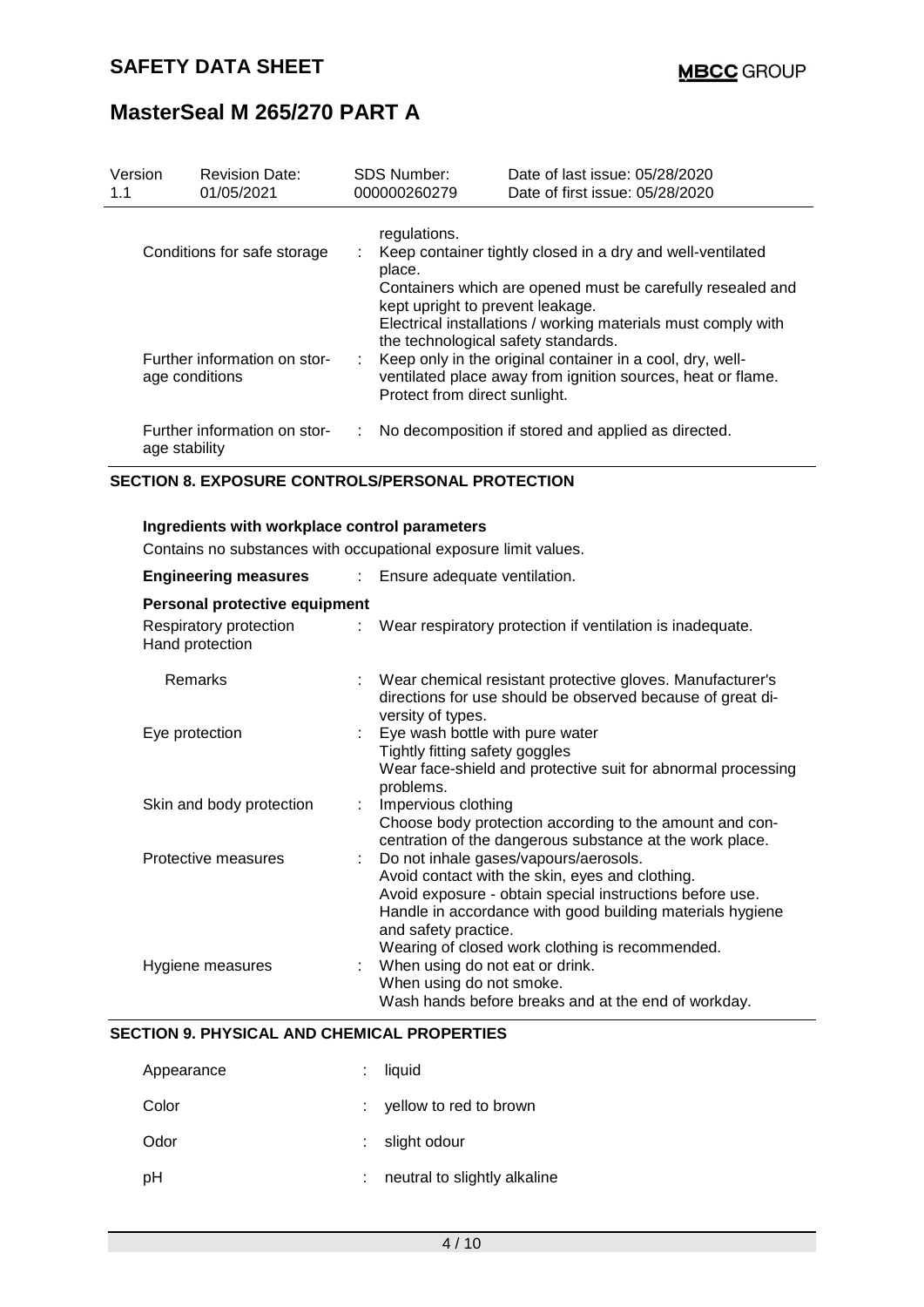## **SAFETY DATA SHEET**

# **MasterSeal M 265/270 PART A**

| 1.1 | Version             | <b>Revision Date:</b><br>01/05/2021                 |                       | <b>SDS Number:</b><br>000000260279                       | Date of last issue: 05/28/2020<br>Date of first issue: 05/28/2020 |  |
|-----|---------------------|-----------------------------------------------------|-----------------------|----------------------------------------------------------|-------------------------------------------------------------------|--|
|     | Melting point       |                                                     |                       |                                                          | No applicable information available.                              |  |
|     | Boiling point       |                                                     |                       | 586.00 °F / 307.78 °C                                    |                                                                   |  |
|     | Flash point         |                                                     |                       | 275 °F / 135 °C                                          |                                                                   |  |
|     |                     | Evaporation rate                                    |                       |                                                          | No applicable information available.                              |  |
|     |                     | Flammability (solid, gas)                           | ÷                     | not highly flammable<br>Method: derived from flash point |                                                                   |  |
|     |                     | Upper explosion limit / Upper<br>flammability limit | ÷                     | No data available.                                       |                                                                   |  |
|     |                     | Lower explosion limit / Lower<br>flammability limit | $\ddot{\phantom{a}}$  | No data available.                                       |                                                                   |  |
|     |                     | Vapor pressure                                      |                       |                                                          | No applicable information available.                              |  |
|     |                     | Relative vapor density                              |                       | Heavier than air.                                        |                                                                   |  |
|     |                     | Relative density                                    |                       |                                                          | No applicable information available.                              |  |
|     | Density             |                                                     |                       | 8.463 lb/USg (68 °F / 20 °C)                             |                                                                   |  |
|     | <b>Bulk density</b> |                                                     |                       | Not applicable                                           |                                                                   |  |
|     | Solubility(ies)     | Water solubility                                    |                       | insoluble                                                |                                                                   |  |
|     |                     | Solubility in other solvents                        | $\mathbb{C}^{\times}$ |                                                          | No applicable information available.                              |  |
|     | octanol/water       | Partition coefficient: n-                           |                       | Not applicable                                           |                                                                   |  |
|     |                     | Autoignition temperature                            |                       | No data available                                        |                                                                   |  |
|     |                     | Decomposition temperature                           |                       |                                                          | No applicable information available.                              |  |
|     | Viscosity           | Viscosity, dynamic                                  |                       |                                                          | No applicable information available.                              |  |
|     |                     | Viscosity, kinematic                                |                       |                                                          | No applicable information available.                              |  |
|     |                     | <b>Explosive properties</b>                         |                       | Not explosive<br>Not explosive                           |                                                                   |  |
|     |                     | Oxidizing properties                                |                       | as oxidizing.                                            | Based on its structural properties the product is not classified  |  |
|     |                     | Sublimation point                                   |                       |                                                          | No applicable information available.                              |  |
|     |                     | Molecular weight                                    |                       | No data available                                        |                                                                   |  |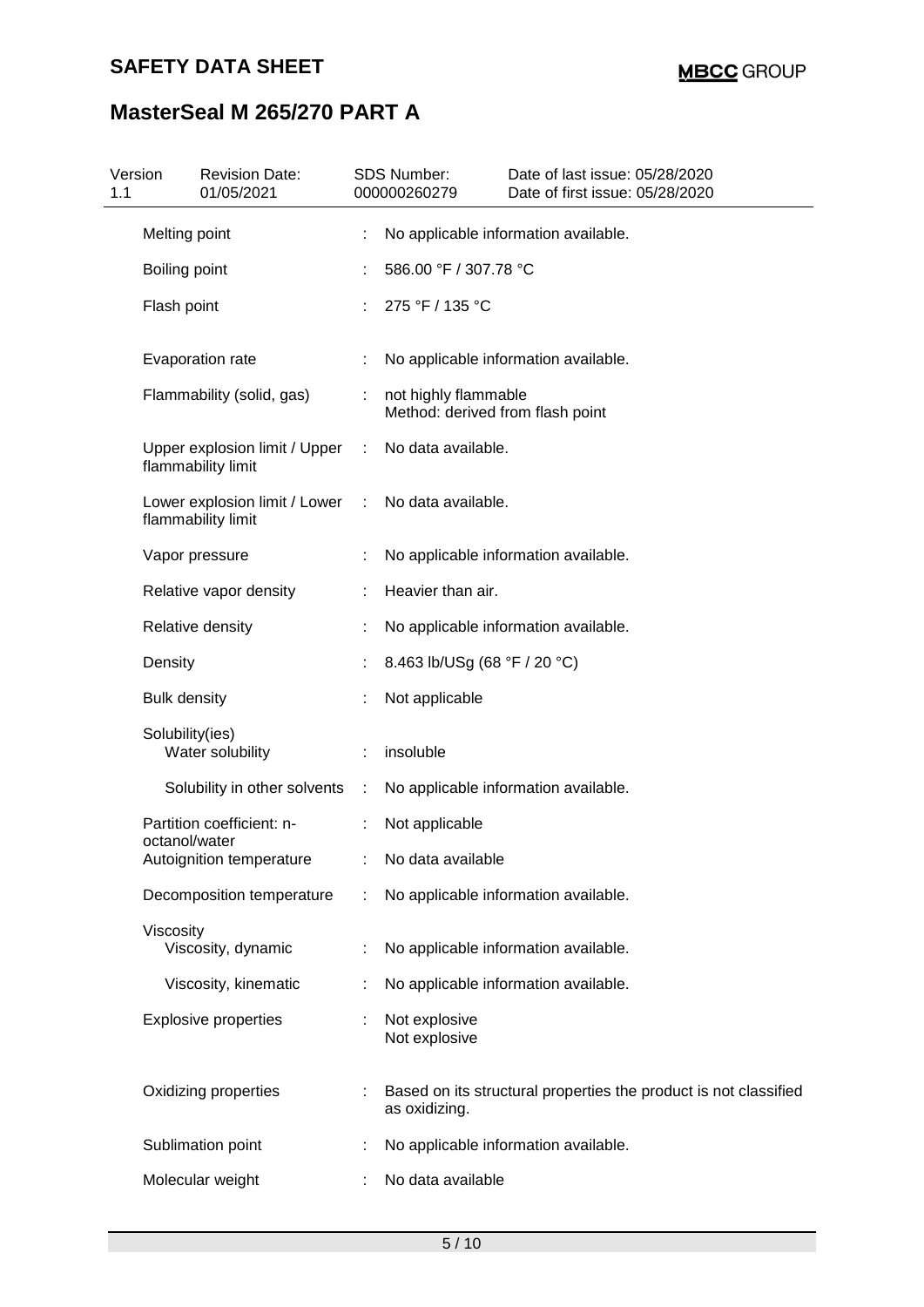| Version<br>1.1                          | <b>Revision Date:</b><br>01/05/2021         |   | <b>SDS Number:</b><br>000000260279                                                    | Date of last issue: 05/28/2020<br>Date of first issue: 05/28/2020 |  |
|-----------------------------------------|---------------------------------------------|---|---------------------------------------------------------------------------------------|-------------------------------------------------------------------|--|
|                                         |                                             |   |                                                                                       |                                                                   |  |
|                                         | <b>SECTION 10. STABILITY AND REACTIVITY</b> |   |                                                                                       |                                                                   |  |
| Reactivity                              |                                             |   | : No hazardous reactions if stored and handled as pre-<br>scribed/indicated.          |                                                                   |  |
| Chemical stability                      |                                             |   | The product is stable if stored and handled as pre-<br>scribed/indicated.             |                                                                   |  |
| Possibility of hazardous reac-<br>tions |                                             | ÷ | No decomposition if stored and applied as directed.                                   |                                                                   |  |
| Conditions to avoid                     |                                             |   | : See SDS section 7 - Handling and storage.                                           |                                                                   |  |
| Incompatible materials                  |                                             |   | Strong acids<br>Strong bases<br>Strong oxidizing agents<br>Strong reducing agents     |                                                                   |  |
| products                                | Hazardous decomposition                     |   | No hazardous decomposition products if stored and handled<br>as prescribed/indicated. |                                                                   |  |

## **SECTION 11. TOXICOLOGICAL INFORMATION**

## **Acute toxicity**

Harmful if swallowed or in contact with skin.

#### **Product:**

| Acute oral toxicity   | : $ATE: 705.5$ mg/kg         |
|-----------------------|------------------------------|
| Acute dermal toxicity | : $ATE: 1,046 \text{ mg/kg}$ |

## **Skin corrosion/irritation**

Not classified based on available information.

#### **Serious eye damage/eye irritation**

Causes serious eye irritation.

#### **Respiratory or skin sensitization**

#### **Skin sensitization**

Not classified based on available information.

#### **Respiratory sensitization**

Not classified based on available information.

### **Germ cell mutagenicity**

Not classified based on available information.

#### **Carcinogenicity**

Not classified based on available information.

#### **Reproductive toxicity**

Not classified based on available information.

## **STOT-single exposure**

Not classified based on available information.

## **STOT-repeated exposure**

May cause damage to organs through prolonged or repeated exposure.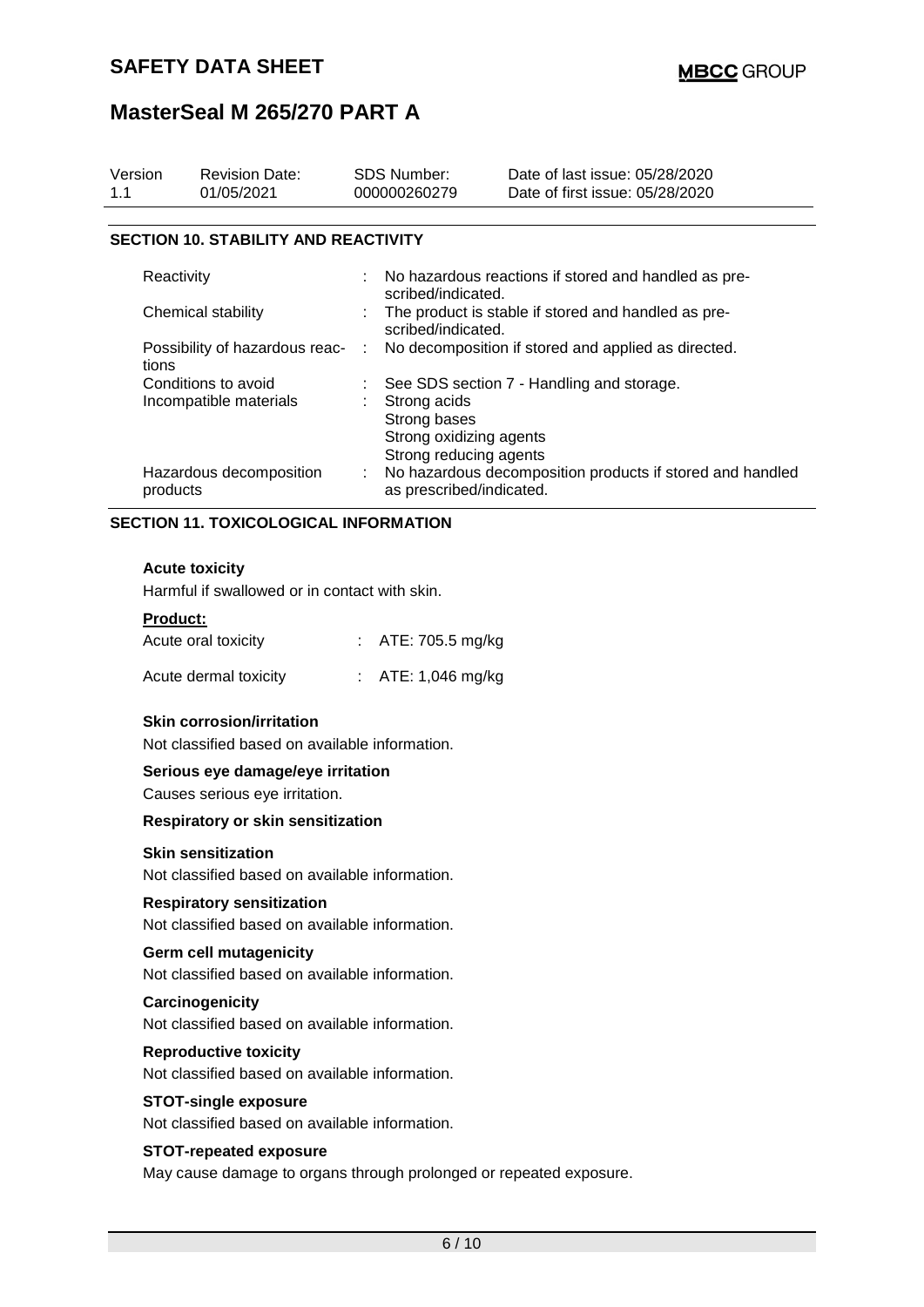| Version<br>1.1 |                                                           | <b>Revision Date:</b><br>01/05/2021                                   |    | <b>SDS Number:</b><br>000000260279                                                                                                                                                                       | Date of last issue: 05/28/2020<br>Date of first issue: 05/28/2020                                                             |  |
|----------------|-----------------------------------------------------------|-----------------------------------------------------------------------|----|----------------------------------------------------------------------------------------------------------------------------------------------------------------------------------------------------------|-------------------------------------------------------------------------------------------------------------------------------|--|
|                |                                                           | <b>Aspiration toxicity</b>                                            |    |                                                                                                                                                                                                          |                                                                                                                               |  |
|                |                                                           | Not classified based on available information.                        |    |                                                                                                                                                                                                          |                                                                                                                               |  |
|                |                                                           | <b>Further information</b>                                            |    |                                                                                                                                                                                                          |                                                                                                                               |  |
|                | Product:<br>Remarks                                       |                                                                       |    | Health injuries are not known or expected under normal use.<br>The product has not been tested. The statements on toxicolo-<br>gy have been derived from the properties of the individual<br>components. |                                                                                                                               |  |
|                |                                                           | <b>SECTION 12. ECOLOGICAL INFORMATION</b>                             |    |                                                                                                                                                                                                          |                                                                                                                               |  |
|                | <b>Ecotoxicity</b>                                        |                                                                       |    |                                                                                                                                                                                                          |                                                                                                                               |  |
|                | <b>Product:</b>                                           |                                                                       |    |                                                                                                                                                                                                          |                                                                                                                               |  |
|                |                                                           | <b>Ecotoxicology Assessment</b>                                       |    |                                                                                                                                                                                                          |                                                                                                                               |  |
|                |                                                           | Acute aquatic toxicity                                                | ÷  | Very toxic to aquatic life.                                                                                                                                                                              |                                                                                                                               |  |
|                |                                                           | Chronic aquatic toxicity                                              | ÷. |                                                                                                                                                                                                          | Very toxic to aquatic life with long lasting effects.                                                                         |  |
|                | <b>Persistence and degradability</b><br>No data available |                                                                       |    |                                                                                                                                                                                                          |                                                                                                                               |  |
|                |                                                           | <b>Bioaccumulative potential</b>                                      |    |                                                                                                                                                                                                          |                                                                                                                               |  |
|                | Components:                                               |                                                                       |    |                                                                                                                                                                                                          |                                                                                                                               |  |
|                |                                                           | diethylmethylbenzenediamine:                                          |    |                                                                                                                                                                                                          |                                                                                                                               |  |
|                | octanol/water                                             | Partition coefficient: n-                                             |    | log Pow: 1.38 (77 °F / 25 °C)<br>pH: 8.6<br>method<br>GLP: yes                                                                                                                                           | Method: Partition coefficient (n-octanol/water), Shake-flask                                                                  |  |
|                |                                                           | <b>Mobility in soil</b>                                               |    |                                                                                                                                                                                                          |                                                                                                                               |  |
|                |                                                           | No data available                                                     |    |                                                                                                                                                                                                          |                                                                                                                               |  |
|                |                                                           | Other adverse effects                                                 |    |                                                                                                                                                                                                          |                                                                                                                               |  |
|                | <b>Product:</b>                                           |                                                                       |    |                                                                                                                                                                                                          |                                                                                                                               |  |
|                | mation                                                    | Additional ecological infor-                                          |    | components.                                                                                                                                                                                              | The product has not been tested. The statements on ecotoxi-<br>cology have been derived from the properties of the individual |  |
|                |                                                           | <b>SECTION 13. DISPOSAL CONSIDERATIONS</b><br><b>Disposal methods</b> |    |                                                                                                                                                                                                          |                                                                                                                               |  |

Waste from residues : Dispose of in accordance with national, state and local regulations.

Do not contaminate ponds, waterways or ditches with chemi-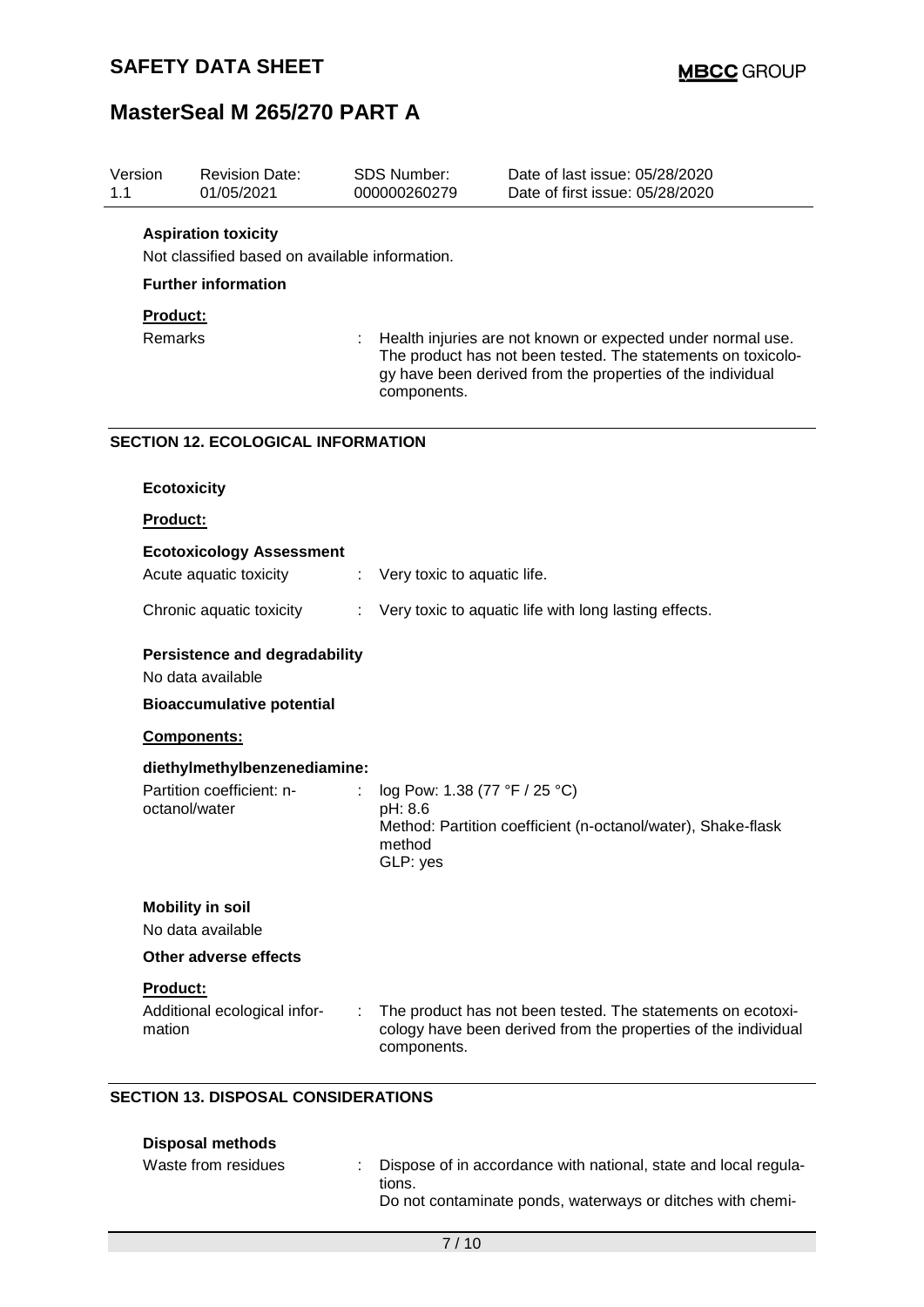| Version<br>1.1               | <b>Revision Date:</b><br>01/05/2021                            | <b>SDS Number:</b><br>000000260279                     | Date of last issue: 05/28/2020<br>Date of first issue: 05/28/2020                                                                                                         |
|------------------------------|----------------------------------------------------------------|--------------------------------------------------------|---------------------------------------------------------------------------------------------------------------------------------------------------------------------------|
| Contaminated packaging       |                                                                | cal or used container.<br>stance/product.              | Do not discharge into drains/surface waters/groundwater.<br>Contaminated packaging should be emptied as far as possible<br>and disposed of in the same manner as the sub- |
|                              | <b>SECTION 14. TRANSPORT INFORMATION</b>                       |                                                        |                                                                                                                                                                           |
|                              | <b>International Regulations</b>                               |                                                        |                                                                                                                                                                           |
| <b>UNRTDG</b>                | UN number<br>Proper shipping name                              | <b>UN 3082</b><br>N.O.S.                               | : ENVIRONMENTALLY HAZARDOUS SUBSTANCE, LIQUID,<br>(DIETHYLMETHYLBENZENEDIAMINE)                                                                                           |
| Class<br>Labels              | Subsidiary risk<br>Packing group                               | 9<br><b>EHSM</b><br>Ш<br>9 (EHSM)                      |                                                                                                                                                                           |
| <b>IATA-DGR</b><br>UN/ID No. | Proper shipping name                                           | <b>UN 3082</b><br>N.O.S.                               | ENVIRONMENTALLY HAZARDOUS SUBSTANCE, LIQUID,<br>(DIETHYLMETHYLBENZENEDIAMINE)                                                                                             |
| Class<br>Labels<br>aircraft) | Subsidiary risk<br>Packing group<br>Packing instruction (cargo | 9<br><b>EHSM</b><br>Ш<br>964                           | Miscellaneous, Environmentally hazardous                                                                                                                                  |
|                              | Packing instruction (passen-<br>ger aircraft)                  | 964<br>÷                                               |                                                                                                                                                                           |
|                              | <b>IMDG-Code</b><br>UN number<br>Proper shipping name          | <b>UN 3082</b><br>N.O.S.                               | ENVIRONMENTALLY HAZARDOUS SUBSTANCE, LIQUID,<br>(DIETHYLMETHYLBENZENEDIAMINE)                                                                                             |
| Class<br>Labels<br>EmS Code  | Subsidiary risk<br>Packing group<br>Marine pollutant           | 9<br><b>EHSM</b><br>Ш<br>9 (EHSM)<br>$F-A, S-F$<br>yes |                                                                                                                                                                           |

**Transport in bulk according to Annex II of MARPOL 73/78 and the IBC Code**

Not applicable for product as supplied.

## **Domestic regulation**

## **49 CFR**

Not regulated as a dangerous good

### **Special precautions for user**

The transport classification(s) provided herein are for informational purposes only, and solely based upon the properties of the unpackaged material as it is described within this Safety Data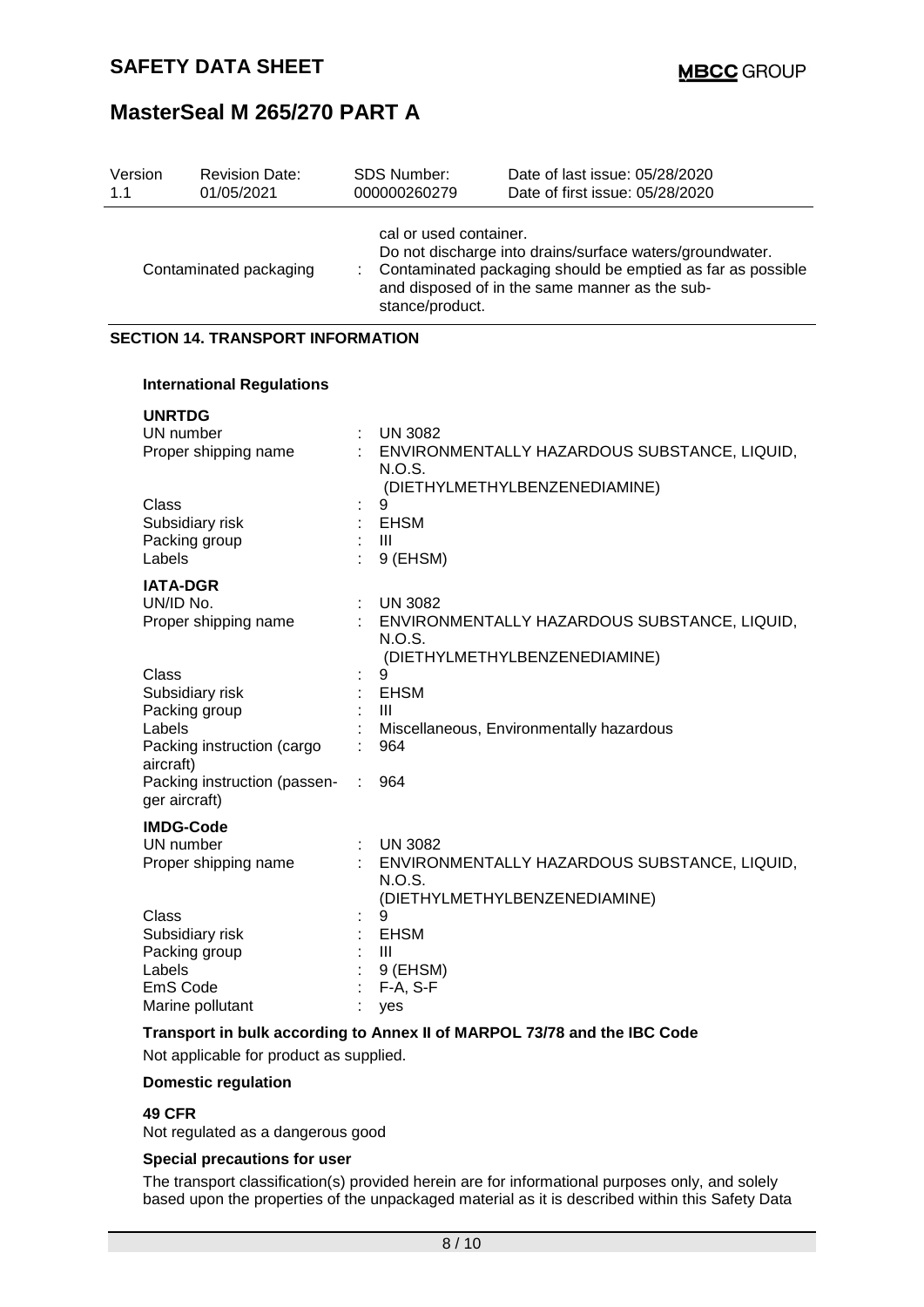| Version | <b>Revision Date:</b> | SDS Number:  | Date of last issue: 05/28/2020  |
|---------|-----------------------|--------------|---------------------------------|
| 1.1     | 01/05/2021            | 000000260279 | Date of first issue: 05/28/2020 |

Sheet. Transportation classifications may vary by mode of transportation, package sizes, and variations in regional or country regulations.

## **SECTION 15. REGULATORY INFORMATION**

| The ingredients of this product are reported in the following inventories: |  |                                                                                                                                                         |  |  |
|----------------------------------------------------------------------------|--|---------------------------------------------------------------------------------------------------------------------------------------------------------|--|--|
| <b>DSL</b>                                                                 |  | : All components of this product are on the Canadian DSL                                                                                                |  |  |
| <b>TSCA</b>                                                                |  | : All chemical substances in this product are either listed as<br>active on the TSCA Inventory or are in compliance with a<br>TSCA Inventory exemption. |  |  |

### **SECTION 16. OTHER INFORMATION**



### **Full text of other abbreviations**

AICS - Australian Inventory of Chemical Substances; ASTM - American Society for the Testing of Materials; bw - Body weight; CERCLA - Comprehensive Environmental Response, Compensation, and Liability Act; CMR - Carcinogen, Mutagen or Reproductive Toxicant; DIN - Standard of the German Institute for Standardisation; DOT - Department of Transportation; DSL - Domestic Substances List (Canada); ECx - Concentration associated with x% response; EHS - Extremely Hazardous Substance; ELx - Loading rate associated with x% response; EmS - Emergency Schedule; ENCS - Existing and New Chemical Substances (Japan); ErCx - Concentration associated with x% growth rate response; ERG - Emergency Response Guide; GHS - Globally Harmonized System; GLP - Good Laboratory Practice; HMIS - Hazardous Materials Identification System; IARC - International Agency for Research on Cancer; IATA - International Air Transport Association; IBC - International Code for the Construction and Equipment of Ships carrying Dangerous Chemicals in Bulk; IC50 - Half maximal inhibitory concentration; ICAO - International Civil Aviation Organization; IECSC - Inventory of Existing Chemical Substances in China; IMDG - International Maritime Dangerous Goods; IMO - International Maritime Organization; ISHL - Industrial Safety and Health Law (Japan); ISO - International Organisation for Standardization; KECI -